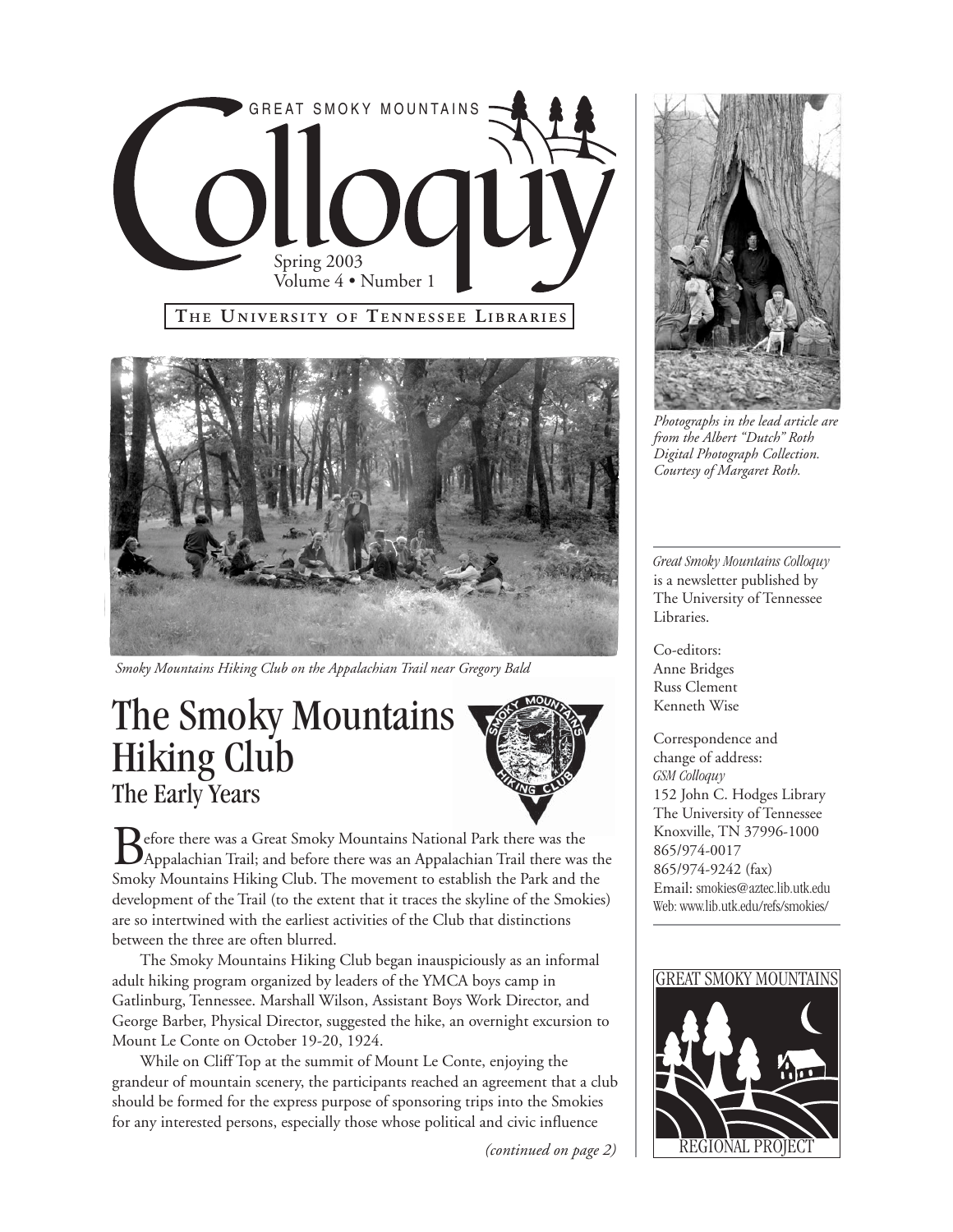Smoky Mountains Hiking Club, continued





*Building the "Cabin in the Brier"*

in the north to the highest peak in the south." To the outside world, Knoxville photographers Jim Thompson and Albert "Dutch" Roth were perhaps the most widely recognized. Their photographs of the backcountry of the Smokies, particularly those of Jim Thompson, were used as illustrations in dozens of journals, promotional pamphlets, and government documents about this unknown and inaccessible

might help support a fledging interest in establishing a national park in Tennessee. A week later, a meeting was held at the Knoxville Chamber of Commerce during which the Smoky Mountains Hiking Club was formally established. A decision was made to extend the scope of the Club's mission beyond that of the YMCA and to broaden membership eligibility. In effect, the initial tie with the "Y" was cut.

There is no known list of charter members from this first meeting, but among the membership of the earliest years are distinguished individuals whose respect for the wilderness and whose boundless energies were instrumental in promoting both Ann Davis's vision of "a national park in the East," and Benton MacKaye's proposal for "a long trail over the full length of the Appalachian skyline, from the highest peak

wilderness that Horace Kephart had once christened "the back of beyond." Other early Club members, such as Paul Adams, Harvey Broome, Carlos Campbell, Brockway Crouch, Paul Fink, and Laura Thornburgh, were active in submitting to popular journals descriptive essays extolling the scenic beauties of the Great Smokies and arguing the case for the wilderness to be set aside as a national preserve. Laura Thornburgh's widely acclaimed *The Great Smoky Mountains* became the first book-length treatise on the history and people of the mountains since Kepahrt's *Our Southern Highlanders*. Paul Fink, who served as a Tennessee representative on the Park's nomenclature committee, published *That's Why They Call It; The Names and Lore of the Great Smokies*, a popular essay on the stories behind colorful place names found in the mountains. Fink later published *Backpacking Was the Only Way*, a journal account that includes his experiences in helping blaze the Appalachian Trail for sections of its 71 miles across the Smoky skyline. Paul Adams, who built the first lodge on Mount Le Conte and helped blaze the trail above Alum Cave Bluff, contributed *Mt. Le Conte*, a brief account of the most notable peak in the Smokies. And Harvey Broome, an exceptionally gifted writer who contributed Smoky Mountain articles regularly to *Appalachian Trailway News* and *The Living Wilderness*, later published *Out Under the Sky in the Great Smoky Mountains*, his journals of nearly forty years of hiking and camping in the Smokies. Broome's journals arguably contain some of the finest descriptions ever written about the backcountry of the Great Smokies. The volume of published work by early Club members is impressive and certainly had considerable influence in galvanizing popular support needed to overcome



political resistance to the Park and the Trail.

*Camped at lean-to on Silers Bald*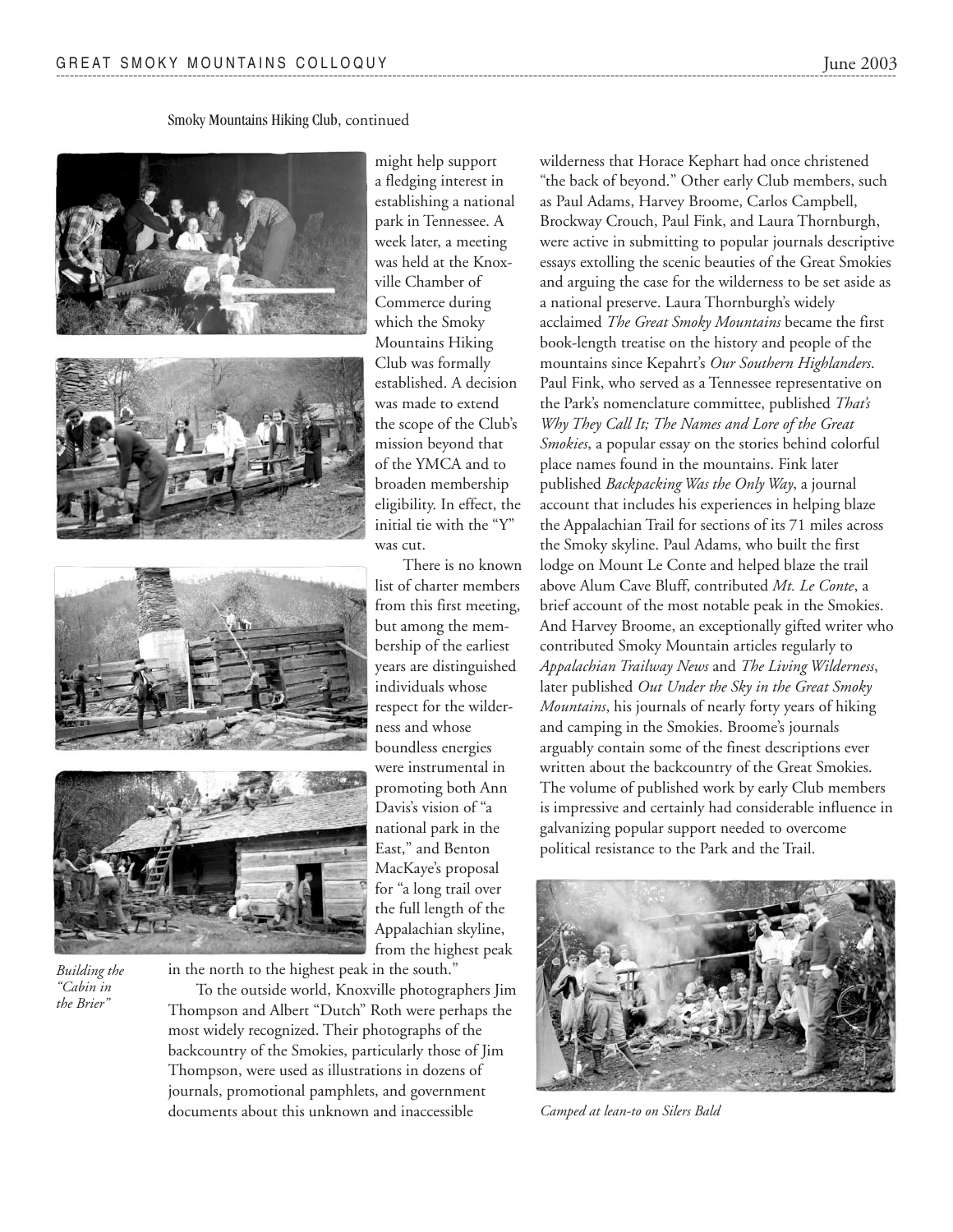

*From the Smoky Mountains Hiking Club Collection—Above: front and back covers of the Hiking Club's 1937 Handbook. Below: an elegant drawing of a trillium. Courtesy of the McClung Historical Collection.*

In addition to essays and photographs by individual members, the Club also produced annual pocket-sized *Handbook* outlining the schedule of events and hikes for the upcoming year. The earliest issues of the *Handbook* contain the most detailed accounts extant of the oldest manways through the largely unexplored Smoky Mountain wilderness before the advent of the Park. The *Handbook* also announced the Club's social calendar, business transactions, membership news, and more importantly, progress on the Appalachian Trail. Blank pages in the back of old copies often contain descriptive notes about the hikes penned by owners.

Since that late October afternoon in 1924 when an enthusiastic group of hikers on Cliff Top decided to form a club dedicated to promoting "a park in the East" and "a long trail" across the skyline, the Smoky Mountains Hiking Club has undergone several transformations and adopted other agendas. But whatever the agenda, the Club has remained true to its mission to support the Great Smoky Mountains. The complete history of the Club has yet to be written, but in 1976, the Club did publish *The Golden Years of the Smoky Mountains Hiking Club: 1924-1974*, an anecdotal chronology compiled largely from issues of the *Handbook*. Issues of the *Handbook* and copies of *The Golden Years of the Smoky Mountains Hiking Club: 1924-1974* can be found in the both the Smoky Mountains Hiking Club Collection at the McClung Historical Collection (see article in this *Colloquy*) and the Special Collections Library of The University of Tennessee, Knoxville. More information on the current activities of the Smoky Mountains Hiking Club can be found at their website: http://www.esper.com/smhc.

### Spotlight on a Regional Collection: MCCLUNG HISTORICAL COLLECTION, KNOX COUNTY PUBLIC LIBRARY, KNOXVILLE

The McClung Historical Collection is the local<br>history and genealogy collection of the Knox County Public Library. As such, they collect material of a historical nature from across East Tennessee. The Great Smoky Mountains Region is well represented in the collection by James Thompson photographs, the papers and photographs of Harvey Broome, and the papers of the Smoky Mountains Hiking Club. The SMHC collection, covering the years 1929 to present, includes the minutes of the board, presidents' files, correspondence, handbooks, hike notices, photographs, and ridgerunner patrol reports. One of the artifacts that accompanies the collection is the copper box which held the record book signed by hikers to Mt. Le Conte from 1922-1924. The records portray a well organized group whose activities included avocating for the Smokies and the proposed national park, advising the Nomenclature Committee which was charged with naming the geographic locations in the Smokies, organizing hikes, and planning for the construction of a club cabin. On the social side, they hosted dinners at which they sang songs and square danced.

### A Glimpse into the Smoky Mountains Hiking Club Collection

From June 12-14, 1931, the Smoky Mountains Hiking Club hosted the  $5<sup>th</sup>$  annual meeting of the Appalachian Trail Conference in Gatlinburg. Among the speakers was Albert "Dutch" Roth who reported on the progress of the Appalachian Trail in the Smokies. Fifty-five miles of trails had been marked, some only "casually." Some signs had been removed and others mutilated by gunshots. Work was hampered by rough terrain, inaccessibility, lack of shelters, and deep winter snows. Overall, reported Roth, "The way is rough, spectacular and beautiful in the extremes."